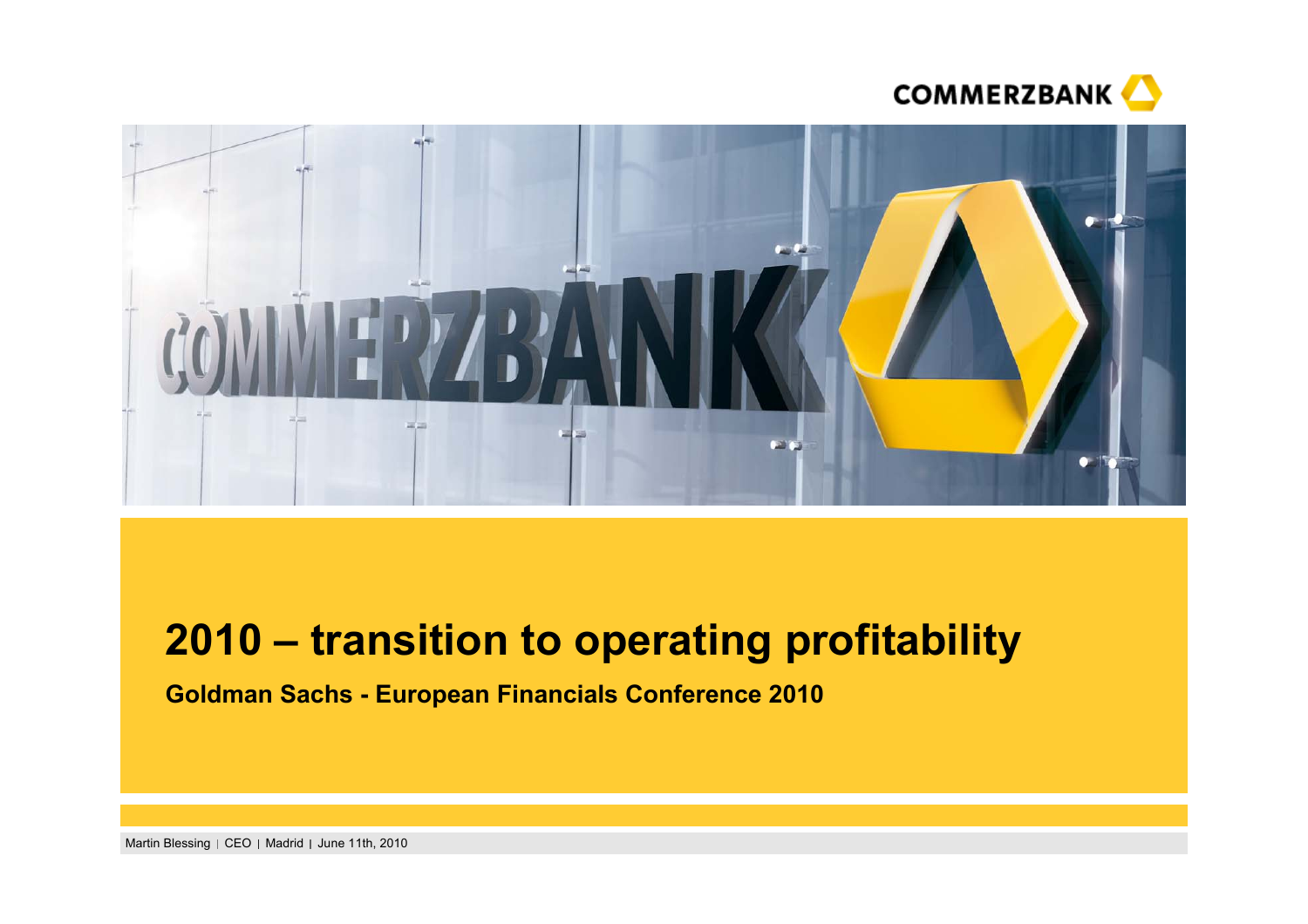

### **Good start into 2010**

Strong results with a net profit of €708m

Core bank profitable in all operating segments, main contributors Mittelstandsbank and C&M

Very strong trading profit of €850m in the wake of favourable markets

De-risking: significant reduction of PRU exposure and ABF with further focus on core markets

**Commerzbank has reached another milestone of its Roadmap 2012**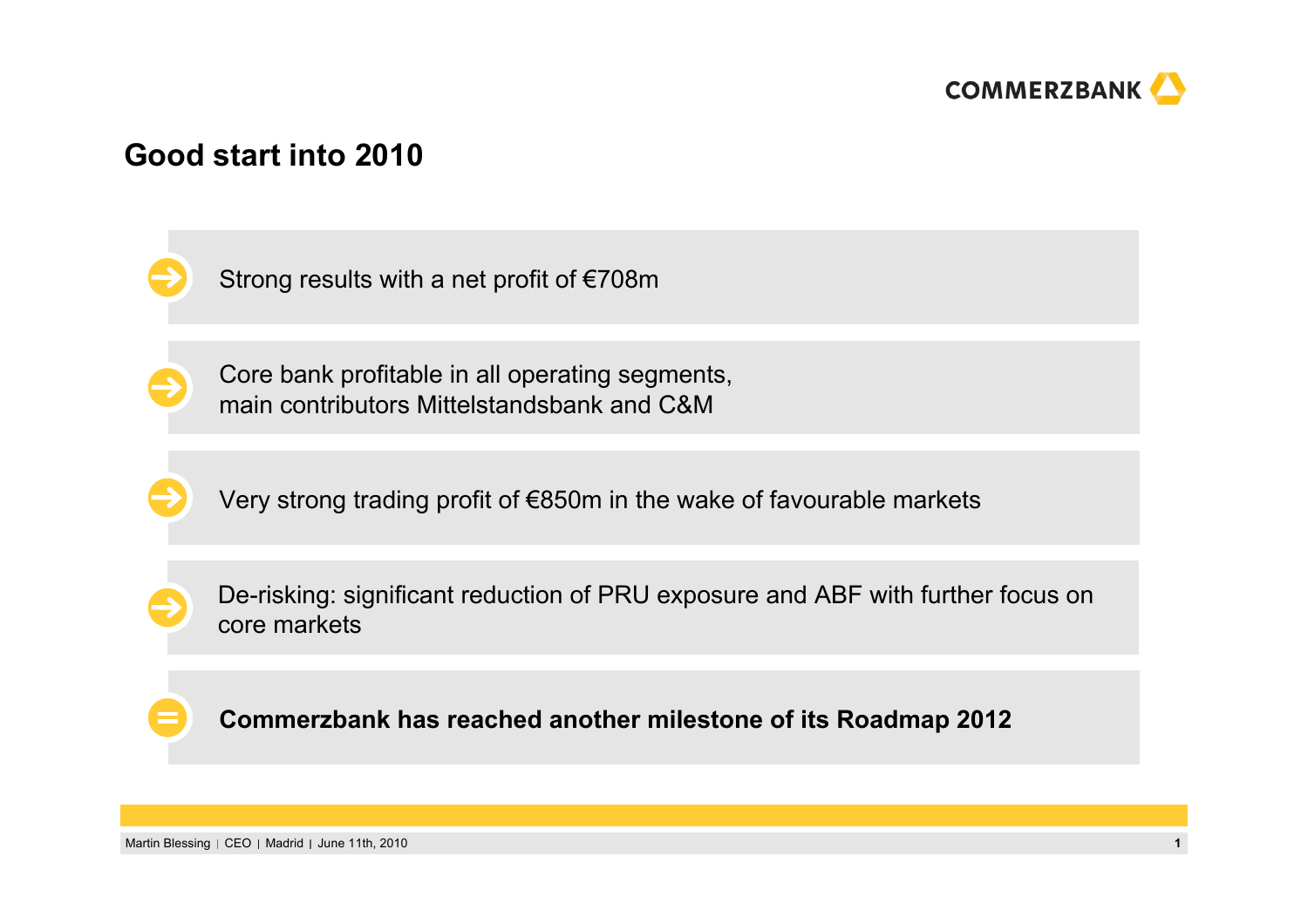

### **Highlights: Q1 supported by strong revenues and reduced LLPs**

|                             | Q1 2010 | Q4 2009  | vs Q4 2009 | Q1 2009* | <b>vs Q1</b><br>2009 |
|-----------------------------|---------|----------|------------|----------|----------------------|
| Revenues <sup>1</sup>       | 3,624   | 2,146    | $+1,478$   | 2,330    | $+1,294$             |
| <b>Loan Loss Provisions</b> | $-644$  | $-1,324$ | +680       | $-844$   | $+200$               |
| <b>Operating expenses</b>   | 2,209   | 2,396    | $-187$     | 2,081    | $+128$               |
| <b>Operating profit</b>     | 771     | $-1,574$ | $+2,345$   | $-595$   | $+1,366$             |
| Net profit **               | 708     | $-1,857$ | $+2,565$   | $-864$   | $+1,572$             |

- NII on sound level, commission income increased further
- Strong trading income due to favourable market conditions
- LLPs benefited from improved economic conditions
- Operating expenses affected by integration charges
- Net profit supported by low tax charges

<sup>1</sup> before LLP \* without first 12 days result of Dresdner Bank \*\* Net profit attributable to Commerzbank shareholders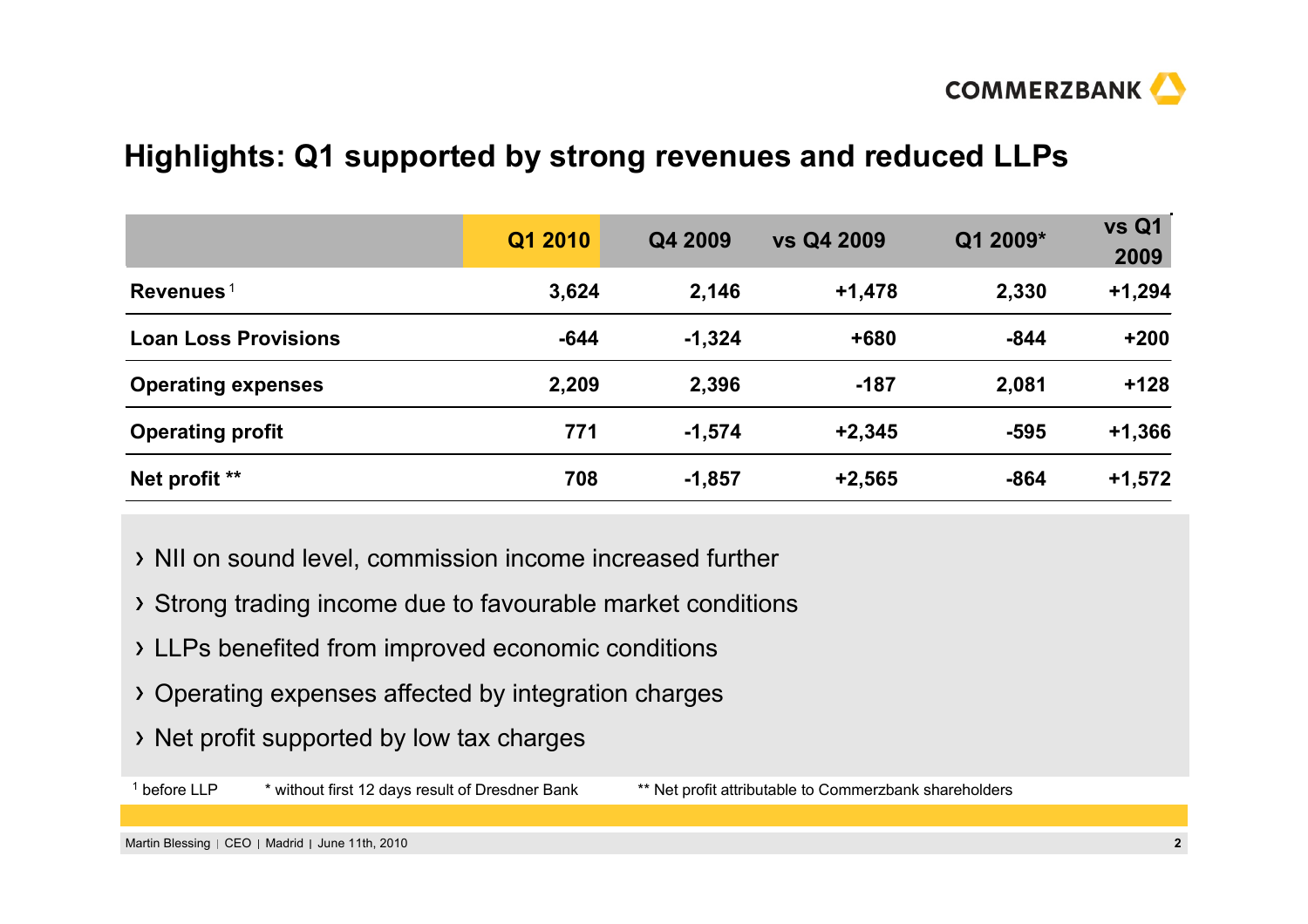

### **Q1 2010 – Core bank continues to be profitable**



Martin Blessing CEO Madrid June 11th, 2010 **3**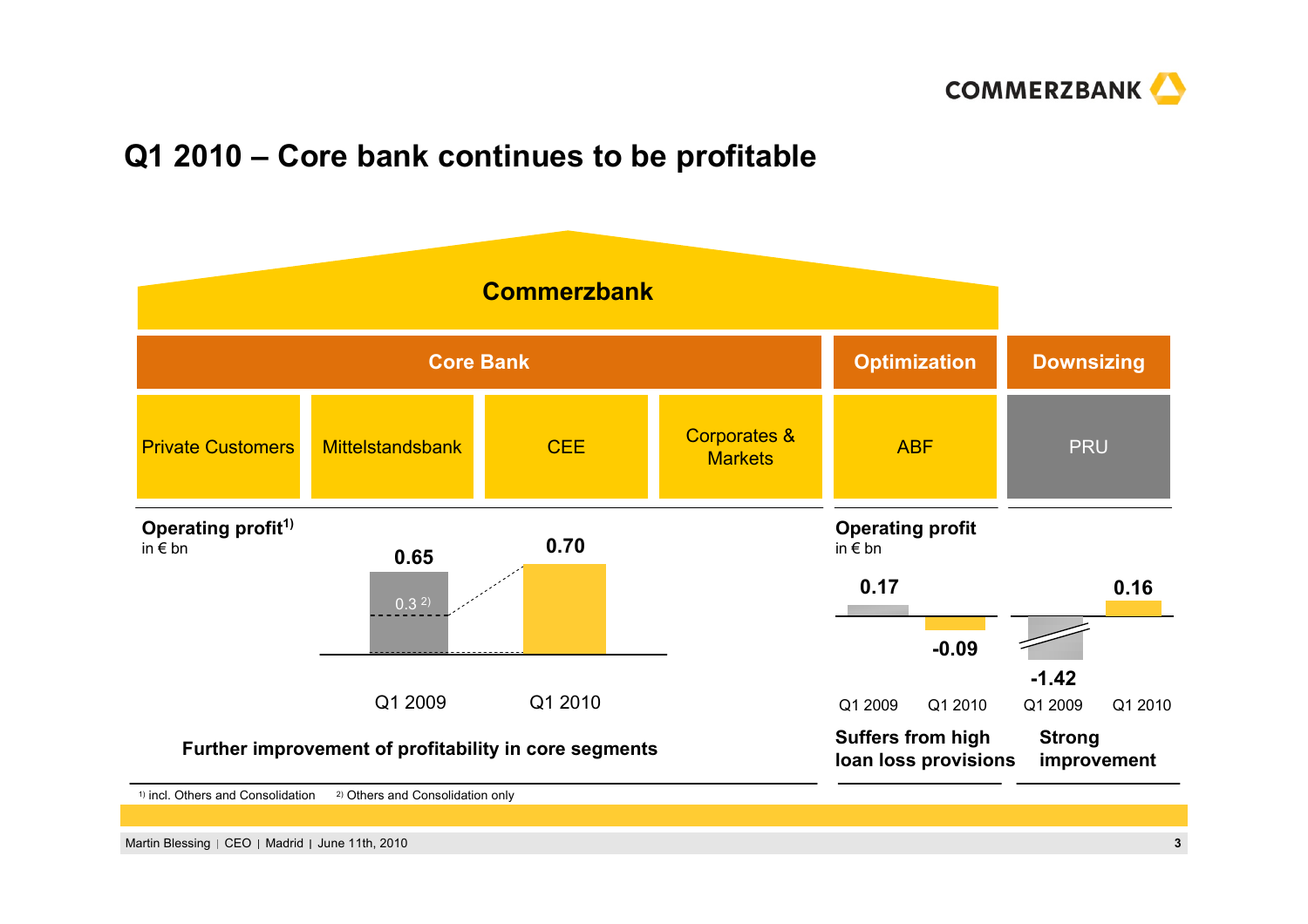

### **Private Clients and Mittelstandsbank profitable despite the crisis**

| <b>Private Clients</b>                                                                                                                                                                                               | <b>Mittelstandsbank</b>                                                                                                                                                      |  |  |
|----------------------------------------------------------------------------------------------------------------------------------------------------------------------------------------------------------------------|------------------------------------------------------------------------------------------------------------------------------------------------------------------------------|--|--|
| > Solid performance in difficult environment<br>Less revenues due to sale of units in 2009<br>$\sum_{i=1}^{n}$<br>Stable number of customers 11 million<br>$\sum$<br>Brand migration has started<br>$\sum_{i=1}^{n}$ | > Strong underlying business<br>> LLPs below previous quarters reflecting<br>Germany's improved economic condition<br>> High commitment to SME lead to stable<br>client base |  |  |
| <b>Operating profit</b><br>in $\epsilon$ m<br>61<br>47<br>42<br>28<br>20<br>Q2<br>Q <sub>3</sub><br>Q <sub>4</sub><br>Q <sub>1</sub><br>Q <sub>1</sub><br>2010<br>2009                                               | <b>Operating profit</b><br>in $\notin$ m<br>302<br>320<br>125<br>78<br>59<br>Q <sub>1</sub><br>Q2<br>Q <sub>3</sub><br>Q <sub>1</sub><br>Q <sub>4</sub><br>2010<br>2009      |  |  |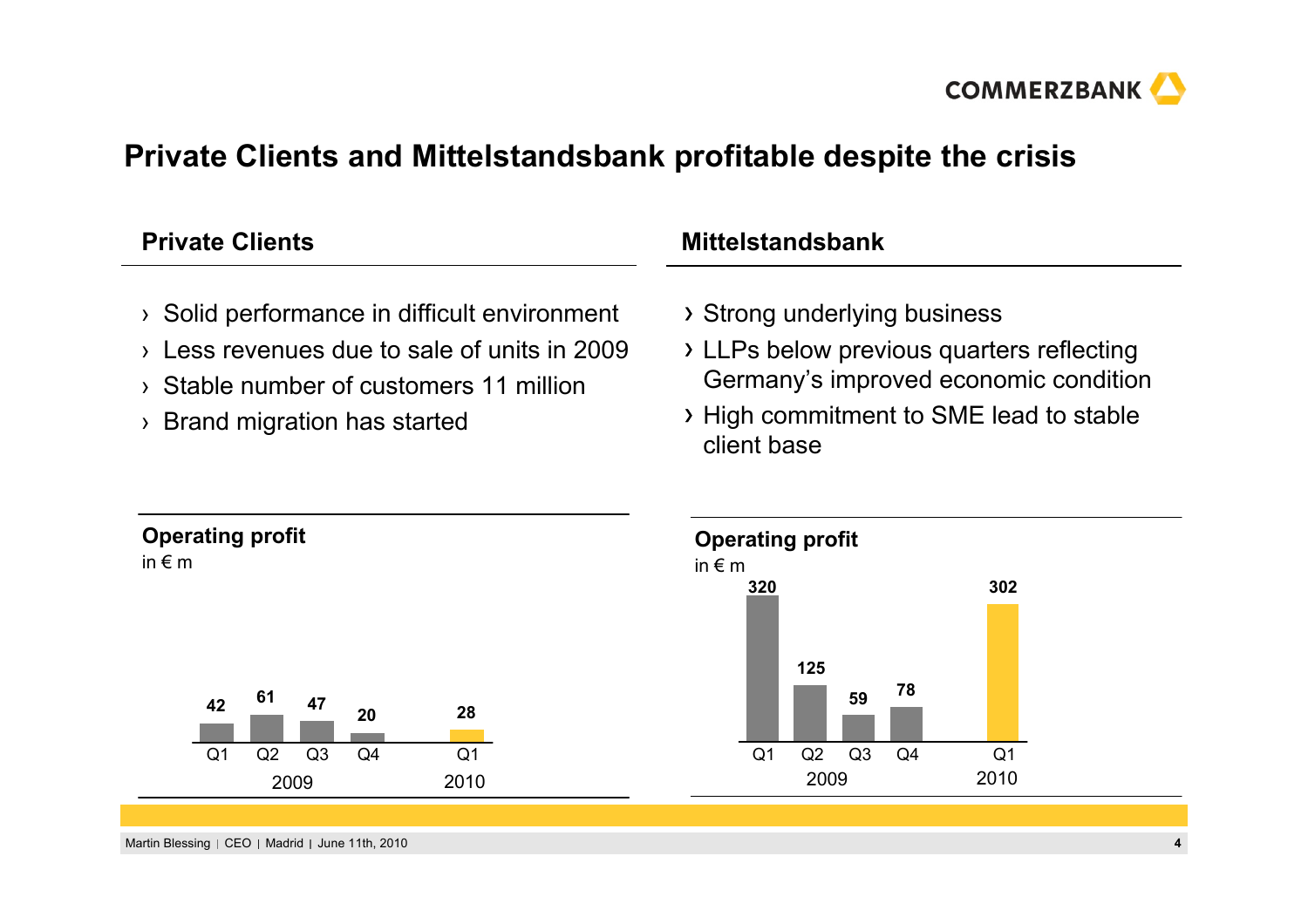

## **De-risking in C&M; demanding environment in CEE**

| <b>Corporates &amp; Markets</b>                                                                        | <b>Central &amp; Eastern Europe</b>                                                                       |  |  |
|--------------------------------------------------------------------------------------------------------|-----------------------------------------------------------------------------------------------------------|--|--|
| > Client centric business-model successfully<br>implemented<br>> De-risking portfolio actively reduced | > Picture in CEE again mixed<br>> Strong contribution from BRE<br>> Ukraine affected by ongoing high LLPs |  |  |
| $\rightarrow$ Front-office reduction is progressing one                                                |                                                                                                           |  |  |





year ahead of schedule

 $\overline{\phantom{0}}$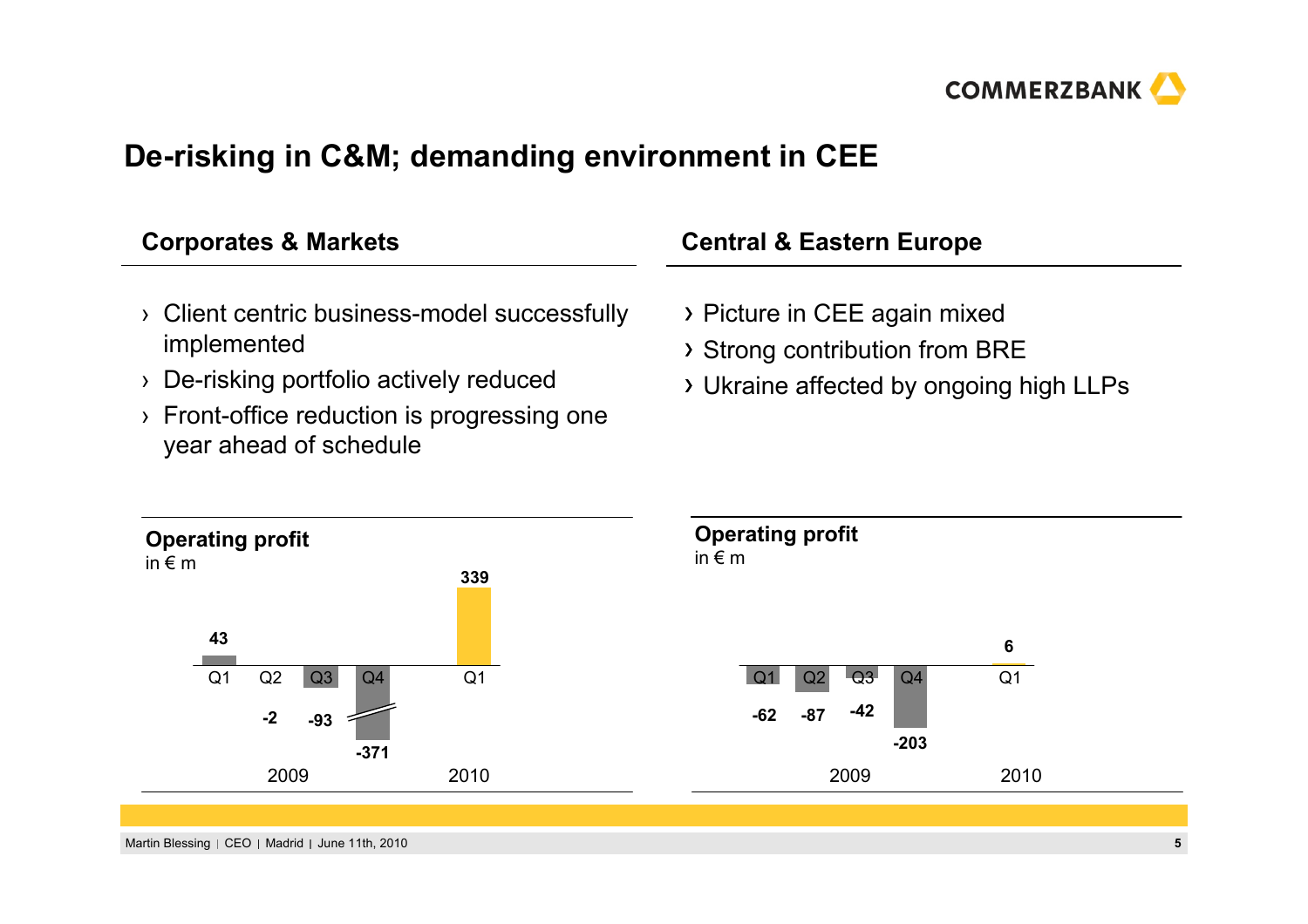

### **Downsizing of ABF and PRU successful**

| <b>Asset Based Finance</b>                                                                                                                                                 | <b>Portfolio Restructuring Unit</b>                                                                                                                         |  |  |
|----------------------------------------------------------------------------------------------------------------------------------------------------------------------------|-------------------------------------------------------------------------------------------------------------------------------------------------------------|--|--|
| $\rightarrow$ Improved underlying performance<br>$\rightarrow$ but again high LLP need<br>> Ongoing cautious view on US CRE<br>> Public Finance book substantially reduced | > PRU benefitting from improved market<br>conditions<br>> B/S reduction by more than 50%<br>> Actively managed and downsized<br>structured credit portfolio |  |  |



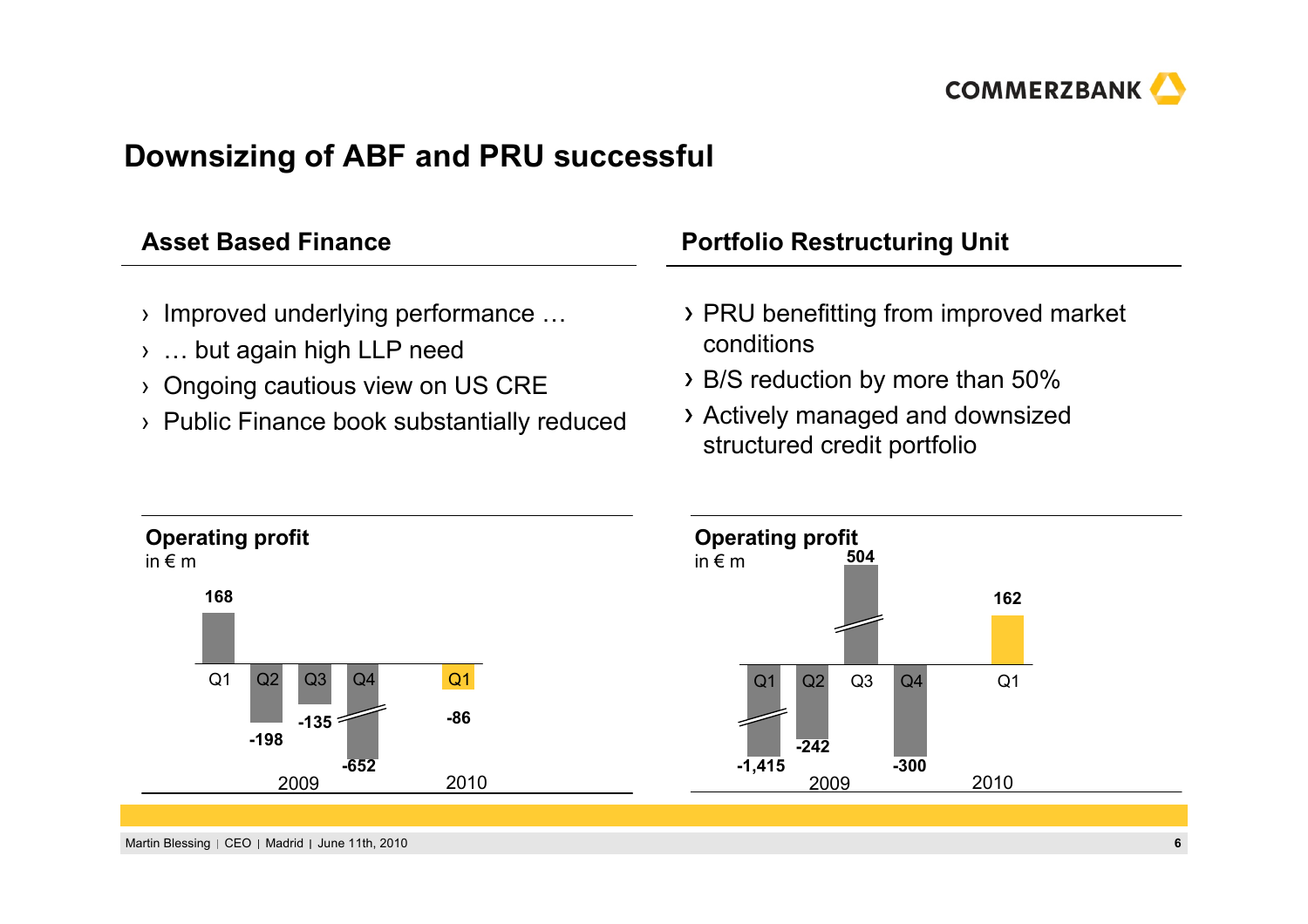

### **Further asset reduction achieved in Q1 2010**



- €1.2bn of high grade ABS sold to reduce volatility and downside potential
- Further reduction of complexity and risk through sale of other ABS positions and bonds
- Structured credit risk exposure has been reduced by 11% since year end 2009

### **Outlook**

- Focus on further reducing complexity
- Operating results highly depending on markets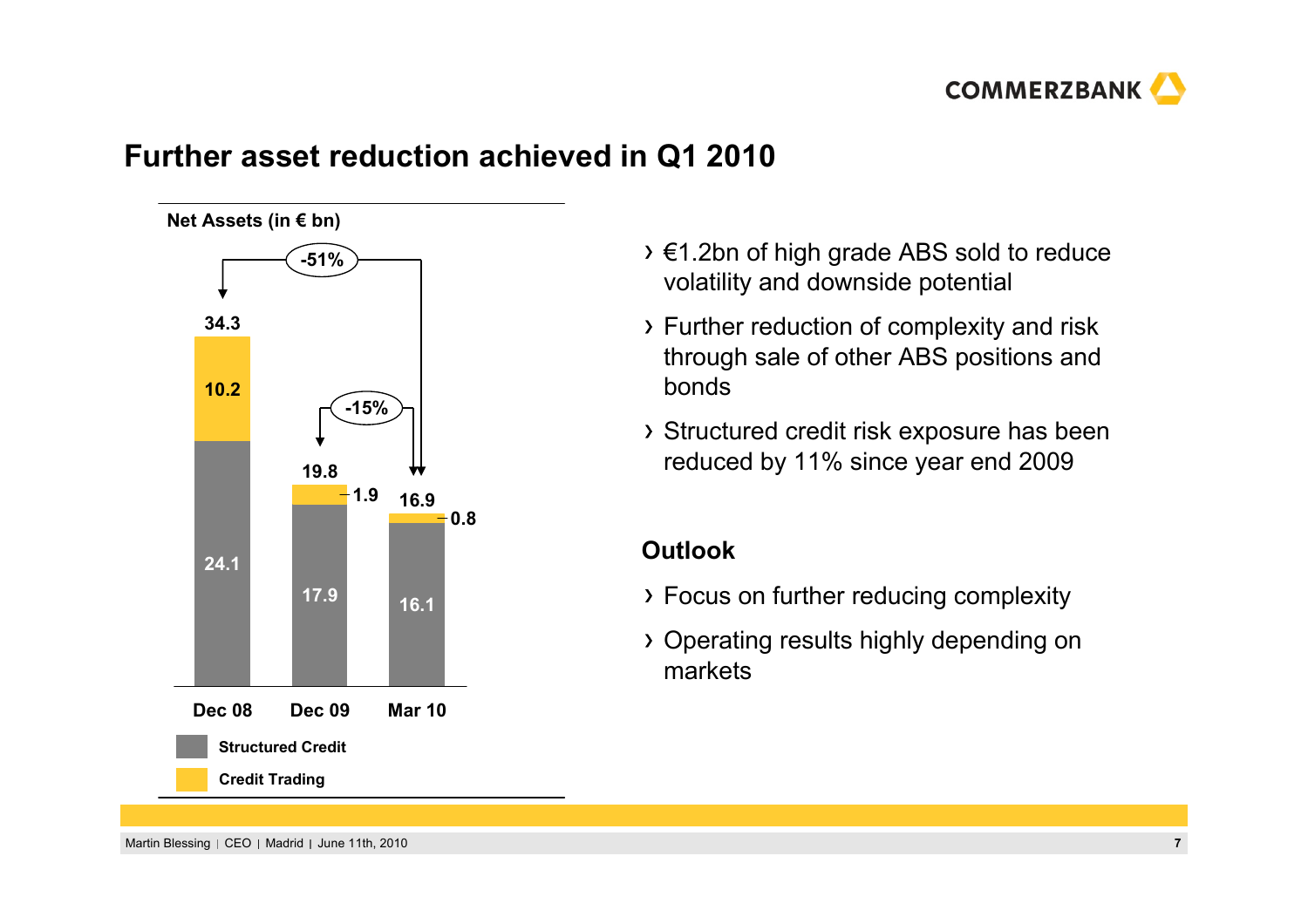

### **Considerably reduced total assets and RWA, sound Tier 1 ratio**



 $1)$  2008 pro-forma 2) w/o Q1 profit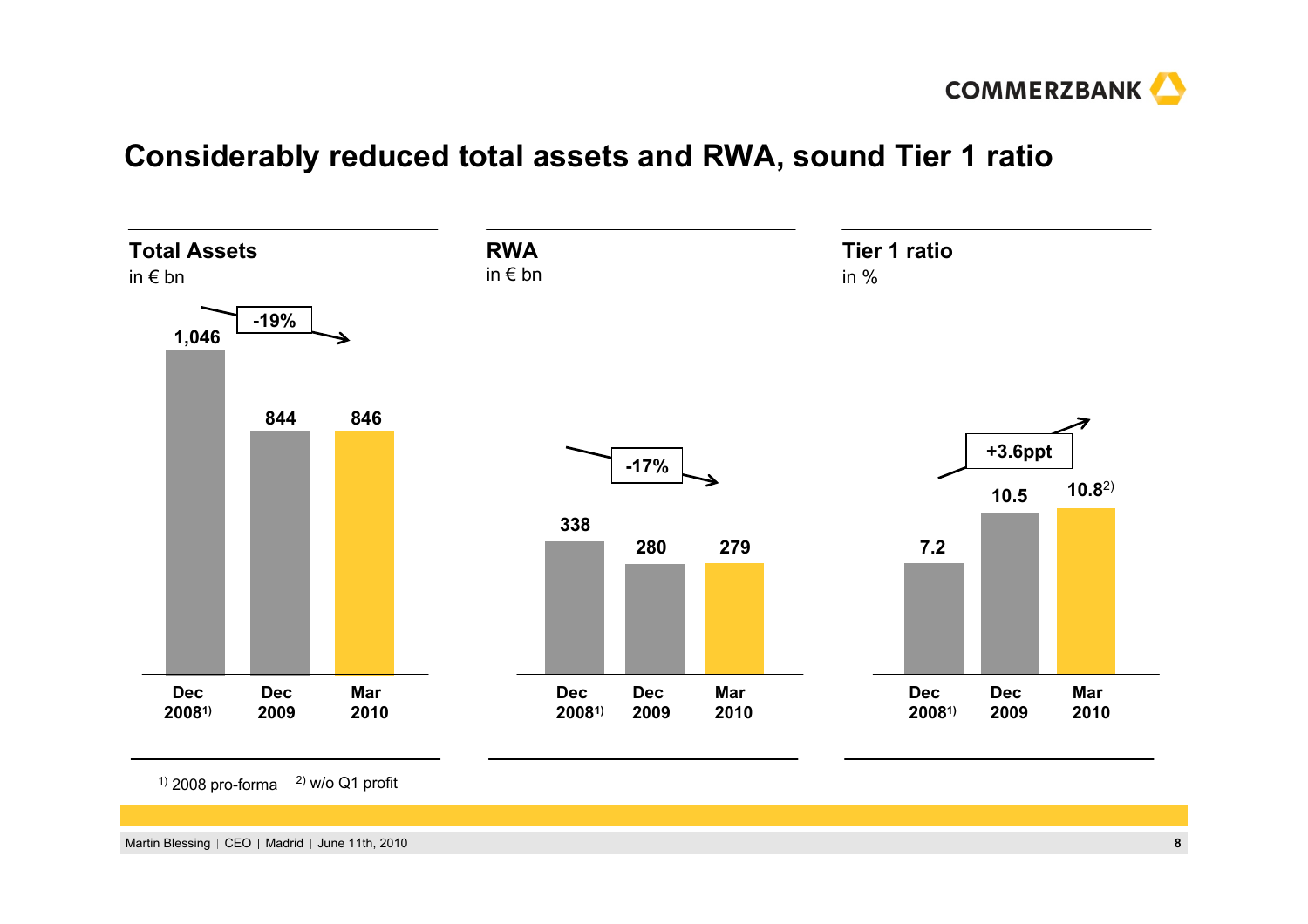

### **2010 funding on track**

#### **Group Capital Markets Funding Total outstandings as of 31 March 2010**



- › Capital markets funding makes up approx. 25% of Commerzbank Group's total liabilities
- › Further reduction of outstanding volume in 2010 as not all maturing bonds will be replaced by new issues

### **2010 Funding Plan: €20 bn, >30% done in Q1**



**Covered Bonds Unsecured Funding**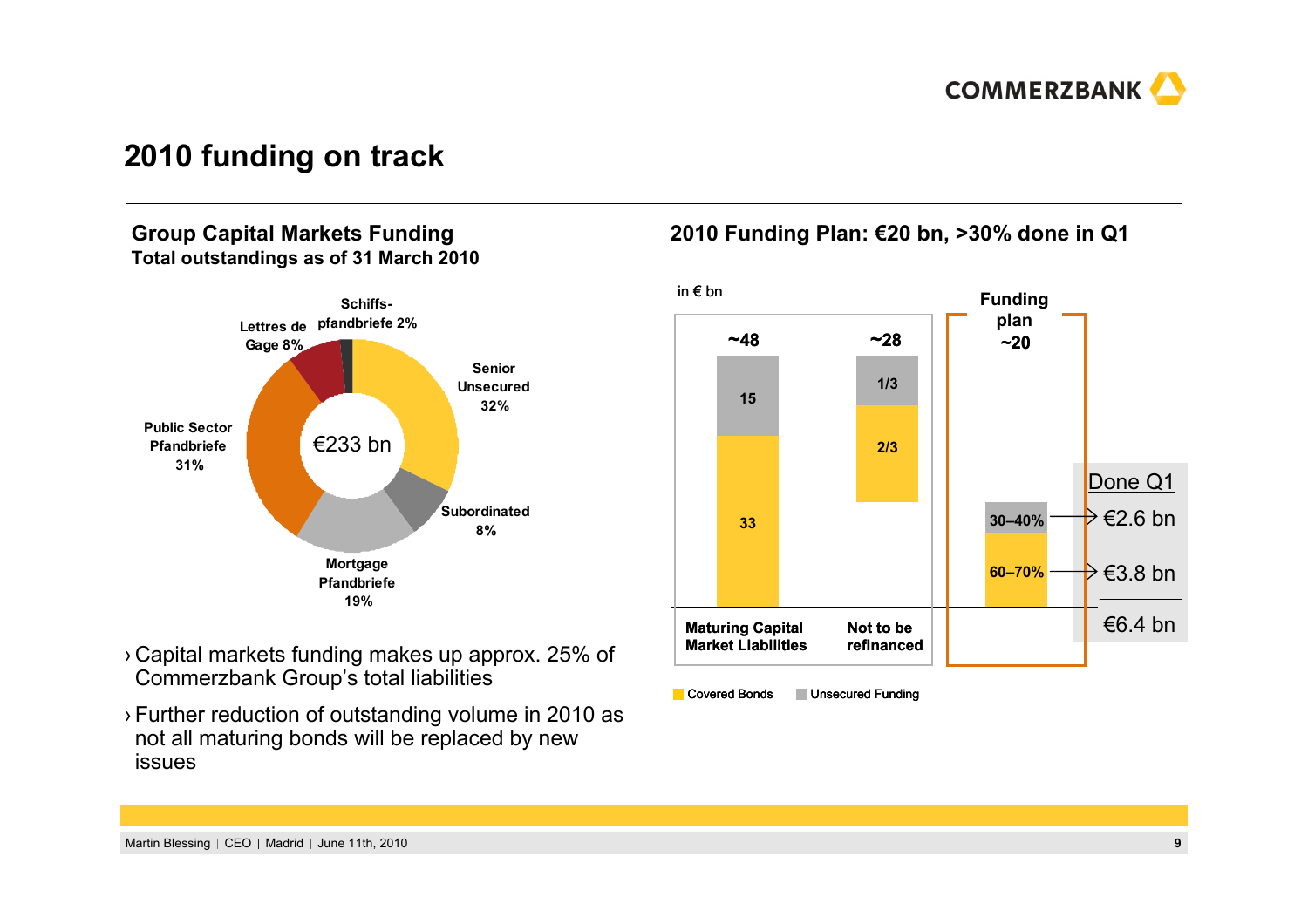

### **Improved economic conditions but level of uncertainty remains**



Impact of regulatory changes (e.g. Basel III and balance sheet tax)



Follow on effects of indebtedness of countries (PIIGS)



Future business model of banks

Martin Blessing CEO Madrid June 11th, 2010 **10**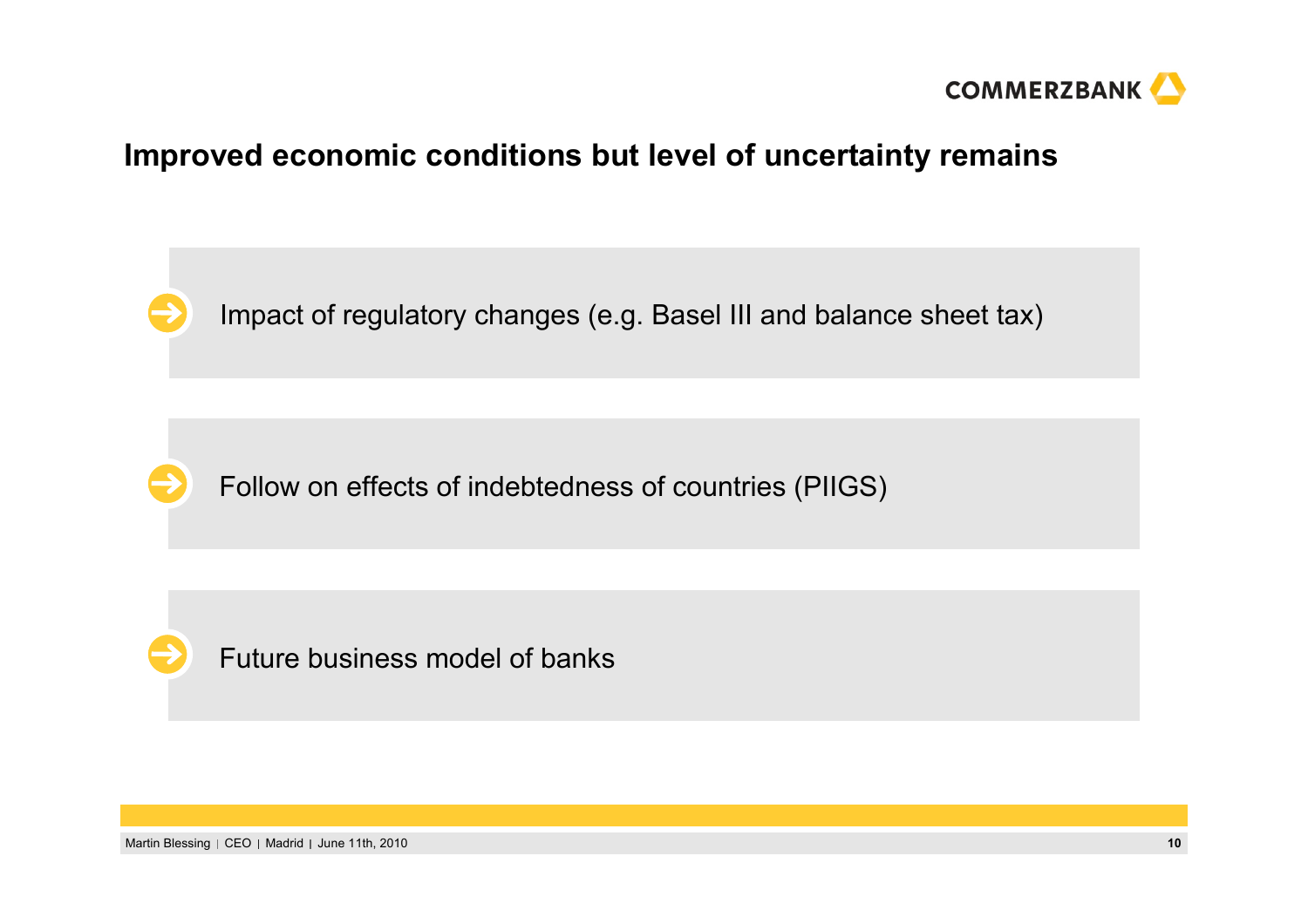

### **2010 – transition to operating profitability**

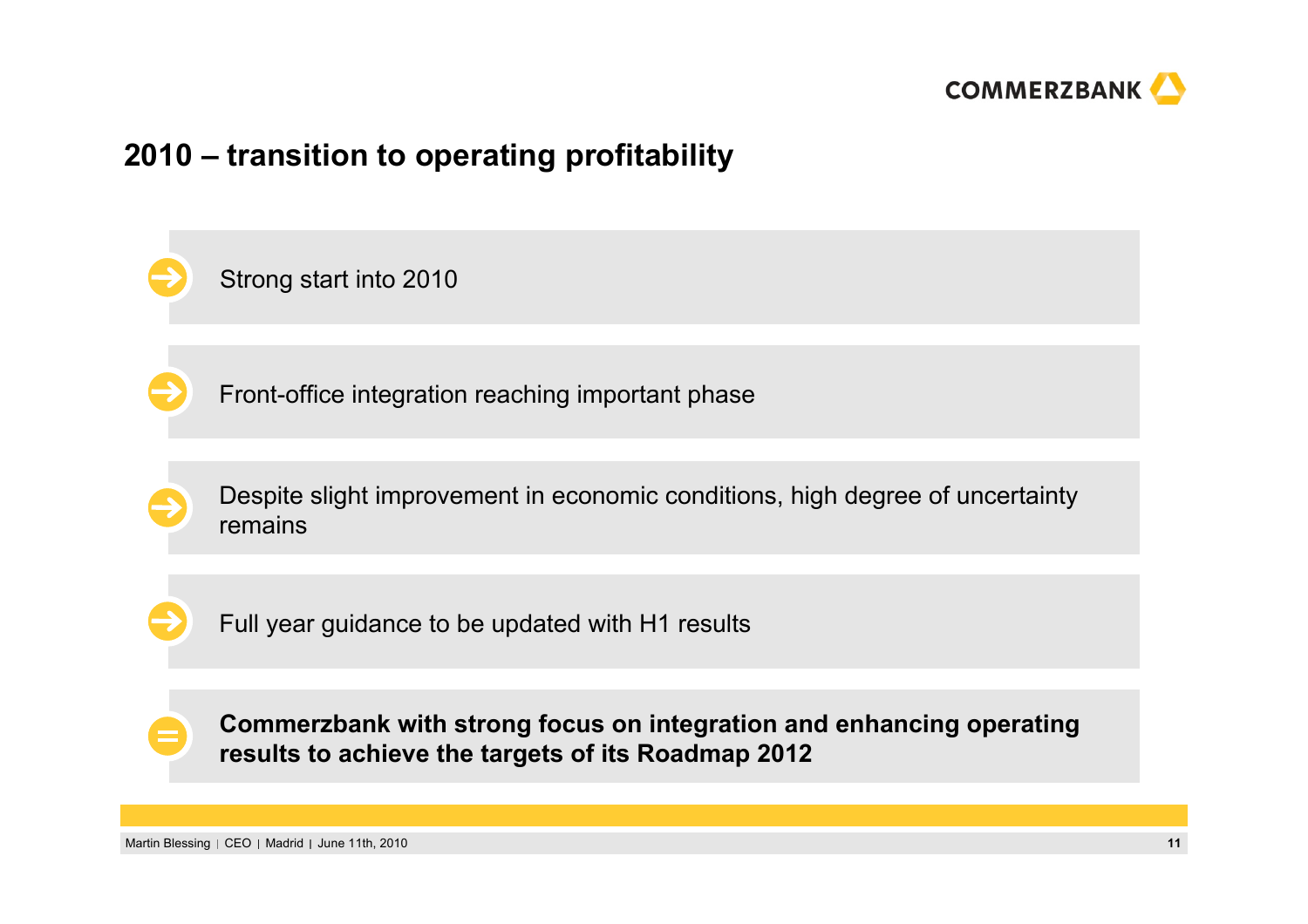

## **Strategic Roadmap 2012 – Group profit target > €4bn**

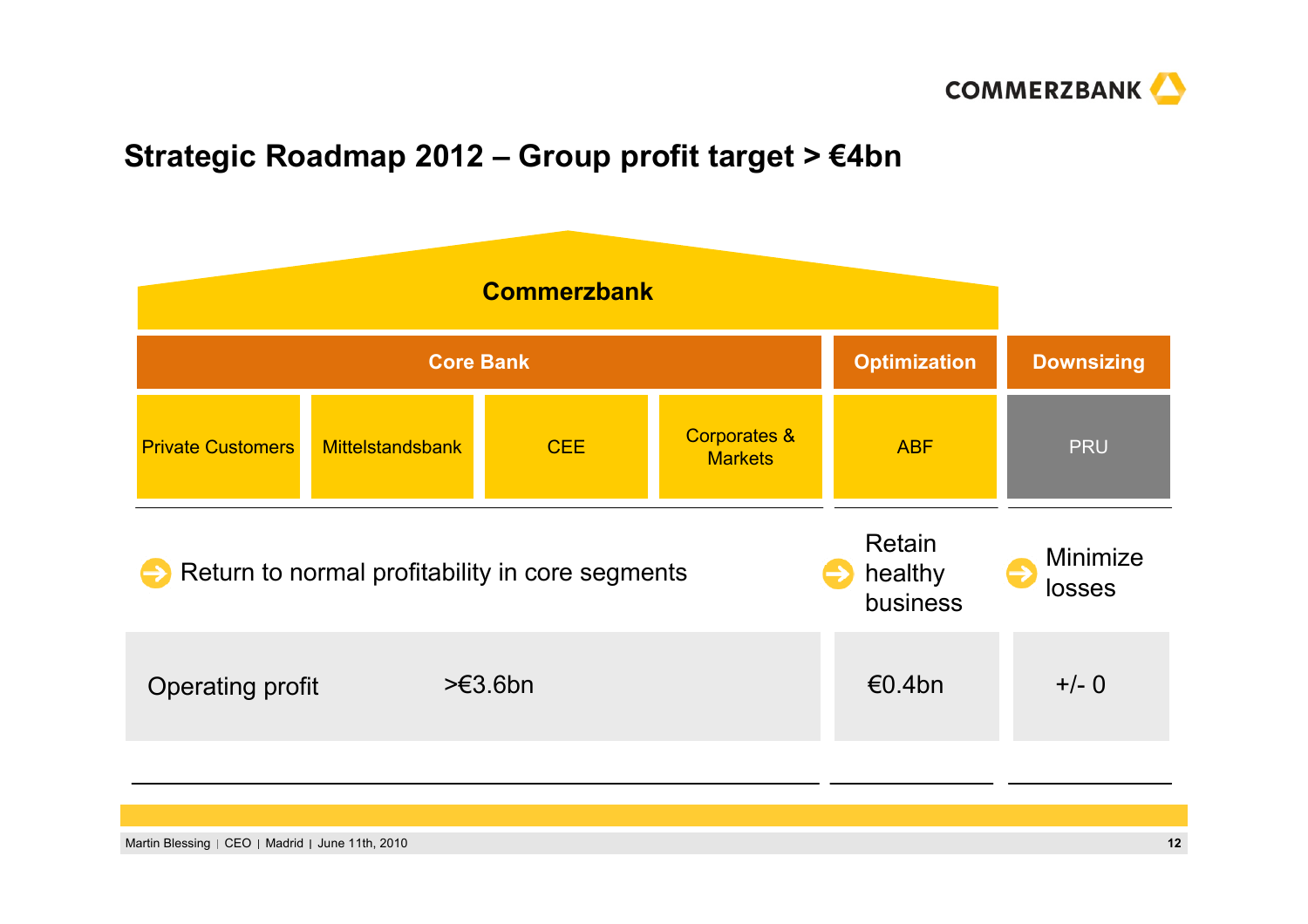

#### **For more information, please contact Commerzbank´s IR team:**

**Jürgen Ackermann (Head of Investor Relations)** P: +49 69 136 22338M: juergen.ackermann@commerzbank.com

**Michael H. Klein** (Head of Equity IR) P: +49 69 136 24522M: michael.klein@commerzbank.com

**Sandra Büschken**P: +49 69 136 23617M: sandra.bueschken@commerzbank.com

**Dr. Frank Grobe**P: +49 69 263 50780M: frank.grobe@dresdner-bank.com

**Ute Heiserer-Jäckel**P: +49 69 136 41874M: ute.heiserer-jaeckel@commerzbank.com

**Simone Nuxoll**P: +49 69 136 45660M: simone.nuxoll@commerzbank.com

**Stefan Philippi** P: +49 69 136 45231M: stefan.philippi@commerzbank.com

**Christina Perić** (Assistant) P: +49 69 136 22255 M: christina.peric@commerzbank.com

#### **Equity IR Financial Reporting / Fixed Income Strategic Research**

**Klaus-Dieter Schallmayer** (Head of FR/FI) P: +49-69 263 57628M: klaus-dieter.schallmayer @dresdner-bank.com

**Wennemar von Bodelschwingh**  $P: +496913643611$ M: wennemar.vonbodelschwingh @commerzbank.com

**Michael Desprez** P: +49 69 263 54357M: michael.desprez@dresdner-bank.com

**Karsten Swoboda**P: +49 69 136 22339M: karsten.swoboda@commerzbank.com **ir@commerzbank.com www.ir.commerzbank.com**

**Dirk Bartsch** (Head of Strategic Research)  $P: +496913622799$ M: dirk.bartsch@commerzbank.com

**Markus Bär**P: +49 69 136 43886 M: markus.baer@commerzbank.com

**Ulf Plesmann**P: +49 69 136 43888 M: ulf.plesmann@commerzbank.com